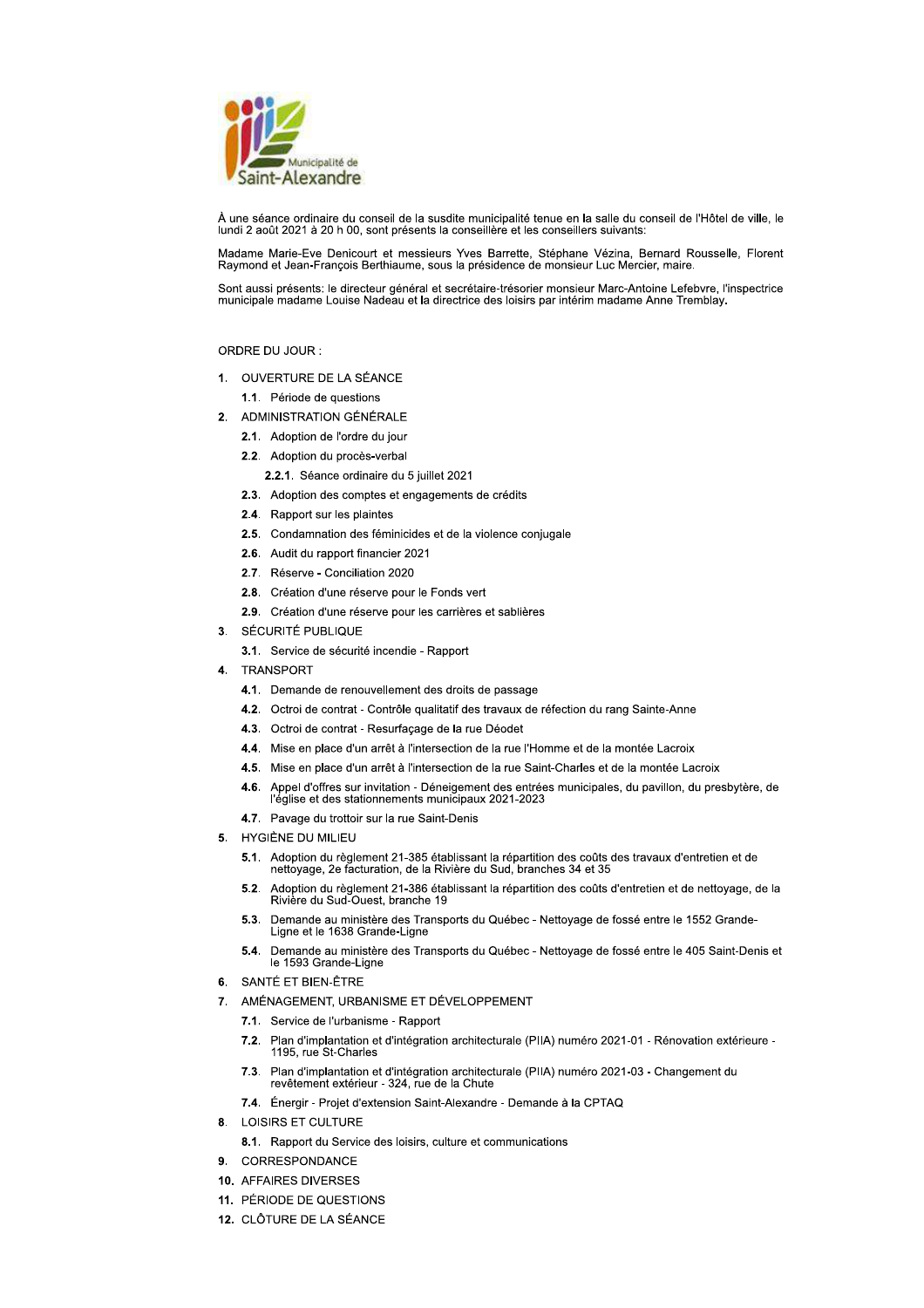#### $\ddot{\phantom{a}}$ **OUVERTURE DE LA SÉANCE**

Les membres présents à l'ouverture de la séance formant quorum, l'assemblée est déclarée régulièrement constituée par le maire, monsieur Luc Mercier à 20 h 00

## Période de questions

Conformément aux dispositions de la loi, le maire invite les personnes présentes à poser des questions aux membres du conseil municipal. De plus, le public a été invité à présenter ses questions au conseil municipal, par é (poste, télécopieur, courriel ou livré à l'hôtel de ville)

Aucune question n'a été posée aux membres du conseil.

#### $\overline{2}$ **ADMINISTRATION GÉNÉRALE**

#### 21-08-189 Adoption de l'ordre du jour

Il est proposé par la conseillère Marie-Eve Denicourt, appuyée par le conseiller Bernard Rousselle et unanimement résolu d'adopter l'ordre du jour, tout en gardant le point affaires diverses **OUVert** 

## Adoption du procès-verbal

#### 21-08-190 Séance ordinaire du 5 juillet 2021

CONSIDÉRANT QUE le procès-verbal a été transmis aux membres du conseil dans les délais prescrits pour qu'ils en fassent lecture;

CONSIDÉRANT QUE les membres du conseil ont individuellement pris connaissance du procèsverbal de la séance ordinaire du 5 juillet 2021;

CONSIDÉRANT QUE ceux-ci renoncent à la lecture du procès-verbal;

EN CONSÉQUENCE, il est proposé par le conseiller Yves Barrette, appuyé par le conseiller Jean-<br>François Berthiaume et résolu d'adopter le procès-verbal de la séance ordinaire du 5 juillet 2021 tel que rédigé.

Adoptée à l'unanimité

#### 21-08-191 Adoption des comptes et engagements de crédits

ATTENDU QUE le conseil municipal a pris connaissance de la liste des chèques émis, des<br>virements bancaires effectués par la Municipalité ainsi que la liste des comptes à payer pour le mois de juillet 2021 et s'en déclare satisfait;

**ATTENDU QU'il y a lieu de les accepter et d'autoriser le paiement de ces derniers:** 

EN CONSÉQUENCE, il est proposé par le conseiller Florent Raymond, appuyé par le conseiller Yves Barrette;

et résolu d'accepter la liste des comptes à payer ainsi que la liste des chèques émis et paiements bancaires pour un total de 160 627.92 \$ et autorisation est donnée au directeur général et secrétaire-trésorier de payer le

| Prélèvements automatiques | 4100 à 4133     | pour | 58 823.66\$ |
|---------------------------|-----------------|------|-------------|
| Chèques fournisseurs      | 82093 à 82138   | pour | 59 035.43\$ |
| Rémunération              | 501815 à 501873 | pour | 42 768.83\$ |

Adoptée à l'unanimité

## **Rapport sur les plaintes**

Le rapport des plaintes du mois de juillet 2021, totalisant deux (2) plaintes, est déposé devant le conseil.

#### 21-08-192 Condamnation des féminicides et de la violence conjugale

CONSIDÉRANT QU'au moins quatorze (14) féminicides ont été recensés depuis le début de l'année 2021

CONSIDÉRANT QU'une hausse des cas de violence conjugale est constatée depuis les derniers mois;

CONSIDÉRANT QUE l'article 7 de la Charte canadienne des droits et libertés stipule que chaque individu a le droit à la vie, à la liberté et à la sécurité de sa personne ;

CONSIDÉRANT QUE l'égalité entre les hommes et les femmes est un principe fondamental auquel la Municipalité de Saint-Alexandre souscrit,

CONSIDÉRANT QU'en tant que gouvernement de proximité, la municipalité de Saint-Alexandre considère ce phénomène comme étant un enjeu de sécurité publique majeure et qu'il doit être adressé ranidement ·

EN CONSÉQUENCE, il est proposé par la conseillère Marie-Eve Denicourt, appuyée par l'ensemble des autres conseillers municipaux et résolu :

QUE la municipalité de Saint-Alexandre dénonce fortement les féminicides qui ont eu lieu sur le territoire québécois ainsi que tout acte relatif à de la violence conjugale :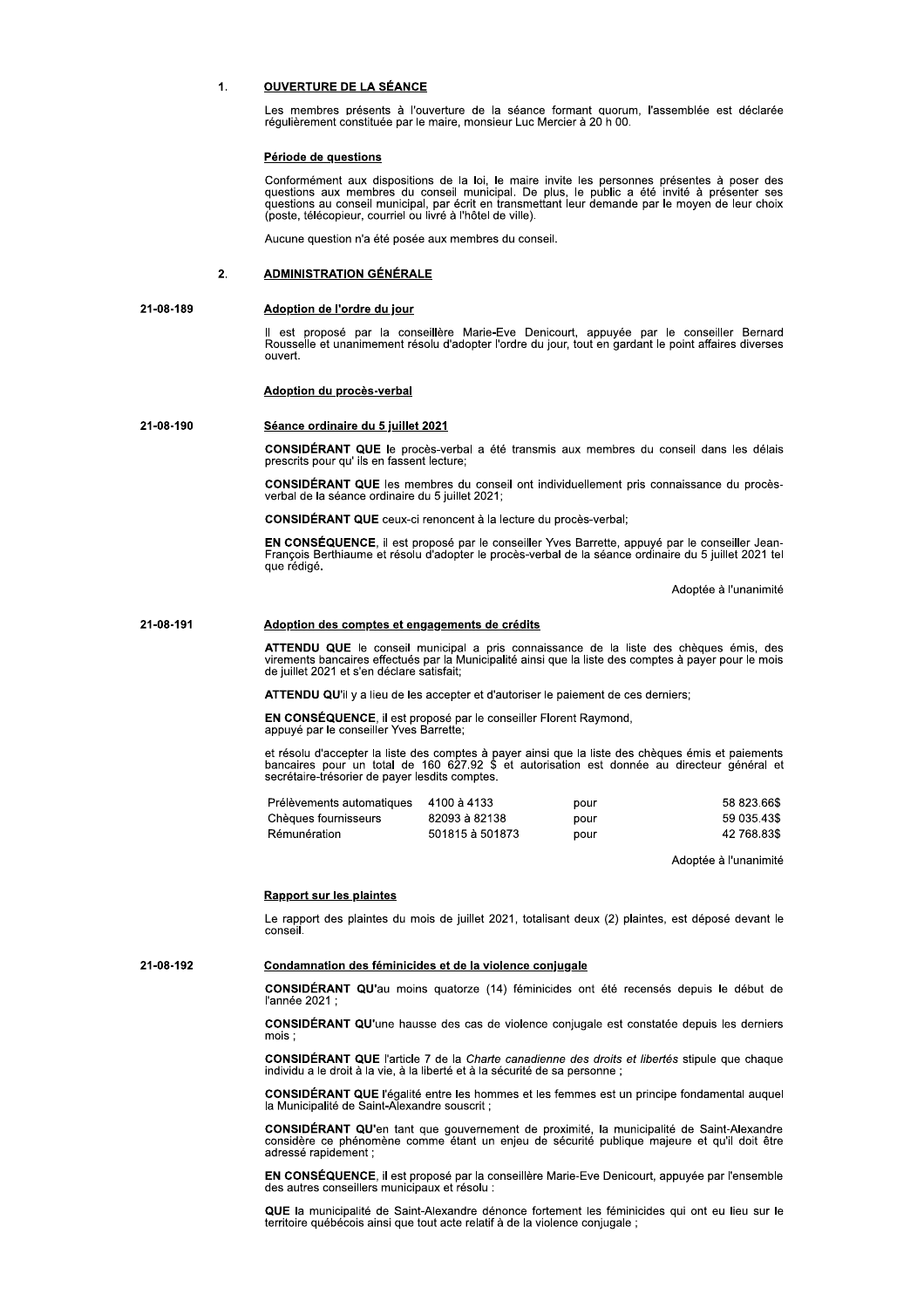QUE la municipalité de Saint-Alexandre exhorte tout individu qui a besoin d'aide à se tourner vers des organismes communautaires spécialisés tel que la Maison Hina, SOS Violence conjugale et Entraide pour Hommes afin de prévenir et empêcher d'autres actes de violence conjugale et d'autres féminicides

QUE la municipalité de Saint-Alexandre observe une minute de silence à la mémoire des victimes de féminicides

QUE la municipalité de Saint-Alexandre demande au gouvernement du Québec et au gouvernement du Canada de mettre en place des mesures concrètes pour prévenir la violence conjugale et les<br>féminicides :

QUE la Municipalité de Saint-Alexandre appuie les demandes formulées dans la pétition Mise en<br>place d'un tribunal spécialisé en matière de violences sexuelles et conjugales qui sera déposée à<br>l'Assemblée nationale du Québe

QU'une copie de la présente résolution soit transmise à madame Isabelle Charest. ministre responsable de la Condition féminine, madame Geneviève Guilbault, ministre de la Sécurité responsable de la Sécurité publique, madame Claire Semmes et de l'Égalité des genres, monsieur Bill<br>Blair, ministre de la Sécurité publique, madame Claire Samson, députée d'Iberville et madame<br>Christine Normandin, députée

QU'une copie de la présente résolution soit également transmise à la MRC du Haut-Richelieu, aux<br>autres municipalités de la MRC du Haut-Richelieu, à la Fédération québécoise des municipalités, à l'Union des municipalités du Québec, au Centre des femmes du Haut-Richelieu, à la Maison Hina, à SOS Violence conjugale et à Entraide pour hommes.

Adoptée à l'unanimité

21-08-193 Audit du rapport financier 2021

Il est proposé par le conseiller Yves Barrette, appuyé par le conseiller Jean-François Berthiaume et résolu d'accepter l'offre de services de MBBA, Société de comptables professionnels agréés, pour le mandat d'audit pour l

Adoptée à l'unanimité

| 21-08-194 | Réserve - Conciliation 2020 |  |
|-----------|-----------------------------|--|
|           |                             |  |

Il est proposé par la conseillère Marie-Eve Denicourt, appuyée par le conseiller Bernard Rousselle et résolu d'autoriser :

- 1. Un transfert de la Réserve aqueduc vers le surplus accumulé non affecté au montant de 6 250.32\$ représentant la conciliation des revenus sur les dépenses au 31 décembre 2020 ;
- 2. Un transfert de la Réserve égout vers le surplus accumulé non affecté au montant de 45 229..29\$ représentant la conciliation des revenus sur les dépenses au 31 décembre 2020 ;
- 3. Un transfert du surplus accumulé non affecté vers la Réserve matières résiduelles au montant de 26 680.12\$ représentant la conciliation des revenus sur les dépenses au 31 décembre 2020 :
- 4. Un transfert de la Réserve de l'Association des Loisirs de Saint-Alexandre (ALSA) vers le sur automobile non affecté au montant de 10 187.03\$ représentant la conciliation des<br>revenus sur les dépenses au 31 décembre 2020 ;<br>5. Un transfert de la Réserve subventions toilettes vers le surplus accumulé non affecté a
- montant de 1 800.00\$ représentant la conciliation des revenus sur les dépenses au 31 décembre 2020 ;
- Un transfert de Réserve subventions aide aux familles vers le surplus accumulé non affecté au montant de 4 213.77\$ représentant la conciliation des revenus sur les dépenses au 31 décembre 2020

Adoptée à l'unanimité

21-08-195 Création d'une réserve pour le Fonds vert Il est proposé par le conseiller Yves Barrette, appuyé par le conseiller Jean-François Berthiaume et résolu DE créer une réserve financière pour le Fonds vert de la municipalité de Saint-Alexandre ; DE transférer un montant de 11 000\$ à cette réserve pour l'année financière 2021. Adoptée à l'unanimité 21-08-196 Création d'une réserve pour les carrières et sablières Il est proposé par le conseiller Florent Raymond, appuyé par le conseiller Jean-François Berthiaume et résolu DE créer une réserve financière pour les sommes percues des redevances sur les carrières et sablières : DE transférer un montant de 40 000\$ à cette réserve pour l'année financière 2021. Adoptée à l'unanimité **SÉCURITÉ PUBLIQUE**  $\overline{3}$ .

21-08-197 Service de sécurité incendie - Rapport

> Il est proposé par le conseiller Stéphane Vézina, appuyé par le conseiller Florent Raymond et résolu<br>de déposer le rapport du mois de juillet 2021 préparé par monsieur Benoît Brodeur, directeur SSI, devant le conseil représentant les sorties suivantes :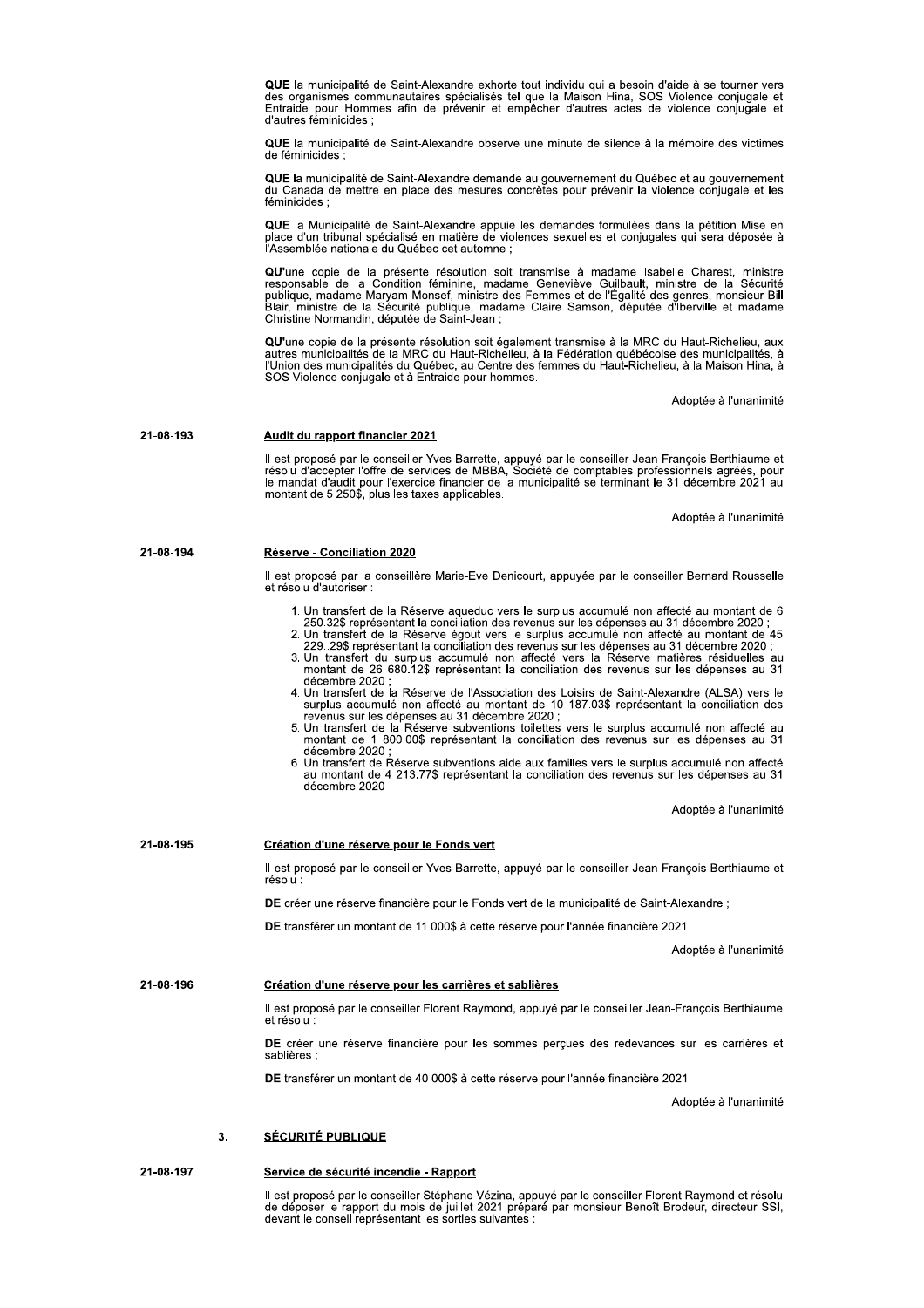• 2 appels incendies<br>• 5 appels premiers répondants

Adoptée à l'unanimité

| 4.        | <b>TRANSPORT</b>                                                                                                                                                                                                                                                                              |  |  |
|-----------|-----------------------------------------------------------------------------------------------------------------------------------------------------------------------------------------------------------------------------------------------------------------------------------------------|--|--|
| 21-08-198 | Demande de renouvellement des droits de passage                                                                                                                                                                                                                                               |  |  |
|           | Il est proposé par le conseiller Jean-François Berthiaume, appuyé par la conseillère Marie-Eve<br>Denicourt et résolu d'accepter le renouvellement de circulation des véhicules hors route (VHR) du<br>Club Riverain V.T.T. sur le rang Saint-Joachim pour la saison 2021-2022.               |  |  |
|           | Adoptée à l'unanimité                                                                                                                                                                                                                                                                         |  |  |
| 21-08-199 | Octroi de contrat - Contrôle qualitatif des travaux de réfection du rang Sainte-Anne                                                                                                                                                                                                          |  |  |
|           | <b>CONSIDERANT QUE</b> la Municipalité de Saint-Alexandre procédera prochainement à la réfection du<br>rang Sainte-Anne;                                                                                                                                                                      |  |  |
|           | <b>CONSIDERANT QU'il</b> y a lieu de mandater un laboratoire afin d'effectuer le contrôle qualitatif des<br>matériaux utilisés lors des travaux ;                                                                                                                                             |  |  |
|           | CONSIDERANT QUE deux demandes de prix ont été effectuées ;                                                                                                                                                                                                                                    |  |  |
|           | Il est proposé par le conseiller Jean-François Berthiaume, appuyé par le conseiller Stéphane Vézina<br>et résolu de confier le mandat de procéder au contrôle qualitatif des matériaux pour la réfection du<br>rang Sainte-Anne à Labo ABS au montant de 8 119\$, plus les taxes applicables. |  |  |
|           | Adoptée à l'unanimité                                                                                                                                                                                                                                                                         |  |  |
| 21-08-200 | Octroi de contrat - Resurfaçage de la rue Déodet                                                                                                                                                                                                                                              |  |  |
|           | <b>CONSIDERANT QUE</b> dans le Plan d'intervention pour le renouvellement des conduites d'eau<br>potable, d'égouts et des chaussées préparé par Tétra-Tech en 2016, le repavage de la rue Déodet<br>fait partie des interventions classées comme étant prioritaires :                         |  |  |
|           | <b>CONSIDERANT QUE</b> la municipalité a reçu une aide financière dans le cadre du Programme d'aide<br>à la voirie locale afin de procéder au repavage de la rue Déodet;                                                                                                                      |  |  |
|           | CONSIDERANT QUE la municipalité a fait la demande de deux prix pour la réalisation des travaux ;                                                                                                                                                                                              |  |  |
|           | CONSIDERANT QUE la soumission de Daudi pavage excavation est la moins élevée ;                                                                                                                                                                                                                |  |  |
|           | Il est proposé par le conseiller Yves Barrette, appuyé par le conseiller Bernard Rousselle et résolu<br>d'octroyer le contrat pour le repavage de la rue Déodet à Daudi pavage excavation au montant de<br>19 877 88\$, plus les taxes applicables.                                           |  |  |
|           | Adoptée à l'unanimité                                                                                                                                                                                                                                                                         |  |  |
| 21-08-201 | Mise en place d'un arrêt à l'intersection de la rue l'Homme et de la montée Lacroix                                                                                                                                                                                                           |  |  |
|           | <b>CONSIDÉRANT QUE</b> la Municipalité de Saint-Alexandre a reçu une demande d'un citoyen afin de<br>mettre un panneau d'arrêt sur la montée Lacroix, à l'intersection de la rue l'Homme;                                                                                                     |  |  |
|           | CONSIDÉRANT QU'il s'agit d'un secteur résidentiel ;                                                                                                                                                                                                                                           |  |  |
|           | <b>CONSIDERANT QUE</b> les interventions policières démontrent qu'il y a plusieurs excès de vitesse<br>dans le secteur :                                                                                                                                                                      |  |  |
|           | EN CONSÉQUENCE, il est proposé par la conseillère Marie-Eve Denicourt, appuyée par le<br>conseiller Jean-François Berthiaume et résolu :                                                                                                                                                      |  |  |
|           | DE mettre un panneau arrêt dans les deux directions sur la montée Lacroix à l'intersection de la rue<br>l'Homme selon les normes du ministère des Transports du Québec en matière de signalisation ;                                                                                          |  |  |
|           | DE procéder à la commande des panneaux nécessaires pour mettre en place l'arrêt obligatoire.                                                                                                                                                                                                  |  |  |
|           | Adoptée à l'unanimité                                                                                                                                                                                                                                                                         |  |  |
| 21-08-202 | Mise en place d'un arrêt à l'intersection de la rue Saint-Charles et de la montée Lacroix                                                                                                                                                                                                     |  |  |
|           | <b>CONSIDERANT QUE</b> la Municipalité de Saint-Alexandre a reçu une demande d'un citoyen afin de<br>mettre un panneau d'arrêt sur la montée Lacroix, à l'intersection de la rue Saint-Charles ;                                                                                              |  |  |
|           | CONSIDÉRANT QU'il s'agit d'un secteur résidentiel ;                                                                                                                                                                                                                                           |  |  |
|           | <b>CONSIDERANT QUE</b> les interventions policières démontrent qu'il y a plusieurs excès de vitesse<br>dans le secteur ;                                                                                                                                                                      |  |  |
|           | <b>EN CONSEQUENCE</b> , il est proposé par le conseiller Jean-François Berthiaume, appuyé par le<br>conseiller Stéphane Vézina et résolu :                                                                                                                                                    |  |  |
|           | DE mettre un panneau arrêt dans les deux directions sur la montée Lacroix à l'intersection de la rue<br>Saint-Charles selon les normes du ministère des Transports du Québec en matière de signalisation                                                                                      |  |  |
|           | DE procéder à la commande des panneaux nécessaires pour mettre en place l'arrêt obligatoire.                                                                                                                                                                                                  |  |  |

Adoptée à l'unanimité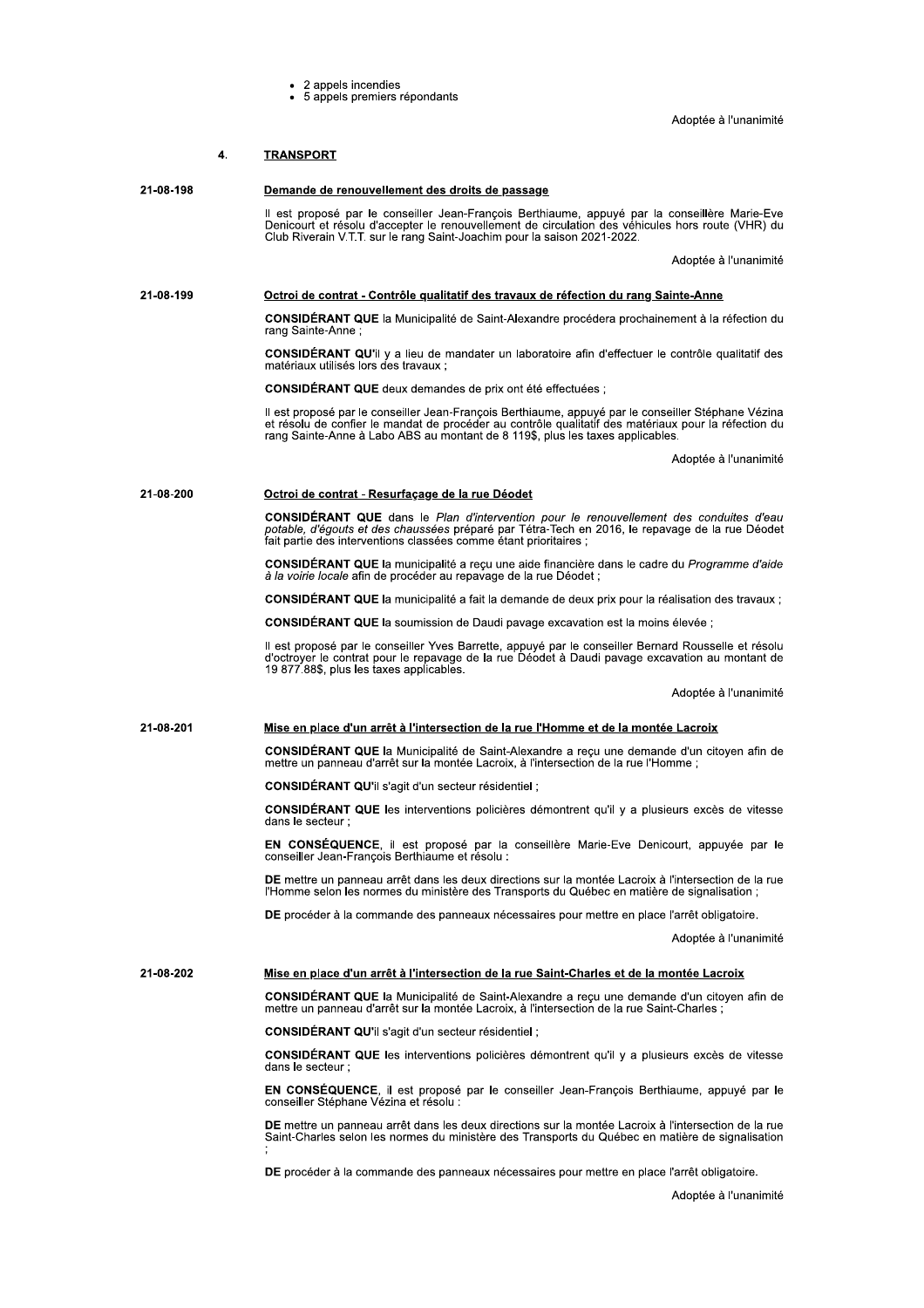21-08-203 6878 692:1086 67785 for aliation des entrées municipales, du pavillon, du<br>Presbytère, de l'église et des stationnements municipaux 2021-2023

 $\scriptstyle\rm II}$  est propose par le conseller Yves Barrette, appuye par le consellier Florent Raymond et resolu :

QUE la Municipalite procede a un appel d'offres sur invitation pour le deneigement des entrees<br>municipales, du pavillon, du presbytère, de l'église et des stationnements municipaux pour les<br>saisons hivernales 2021-2022 et et 2022-2023 ;

Appel d'offres sur invitation - Déneigen<br>Presbytère, de l'église et des stationnemen<br>Il est proposé par le conseiller Yves Barrette,<br>QUE la Municipalité procède à un appel d'o<br>municipales, du pavillon, du presbytère, de<br>sa DE nommer monsieur warc-Antoine Lerebyre, directeur general et secretaire-tresorier, personne<br>responsable de l'octroi du contrat sur le règlement de gestion contractuelle de la municipalité de Saint-Alexandre.

Adoptee a runanimite

# 21-08-204 Pavage du trottoir sur la rue Saint-Denis

**CONSIDERANT QUE** le trottoir situe au sud de la rue Saint-Denis est dans un etat lamentable ;

CONSIDERANT QUE l'etat actuel du trottoir amene des enjeux de securite pour les usagers ainsi<br>que les propriétaires avoisinants le trottoir ; les proprietaires avoisinants le trottoir ;

 $\text{CONSDEKANI}$  QUE la Municipalite de Saint-Alexandre recherche une solution durable pour les procnair ines ai  $\mathsf{a}$ n nnees ; \*

a demande a trois entreprises le montan CONSIDERANT QUE la Municipalite de Saint-Alexandre a demande a trois entreprises le montant<br>pour repaver le trottoir sud de la rue Saint-Denis sur toute sa longueur, soit 650 mètres ;

**EN CONSEQUENCE**, il est propose par le consellier Yves Barrette, appuye par la conselliere Marie-<br>Eve Denicourt et résolu : Denicourt ei et re resolu : η,

**D**'octroyer le contrat pour taire le repavage du troitoir de la rue Saint-Denis a *Daudi Pavage* Excavation au montant de 35 000\$ plus les taxes applicables ;

DE demander a *Daudi-Pavage Excavation* de faire une couche de pavage allant de l'extremite Est<br>du trottoir jusqu'à la montée de la Station. trottoir jusqu'a la montee de la Station.

Adoptee a runanimite

# 5. HYGIÈNE DU MILIEU

# 01234203q 6;=7EB=C:;A:?NH98I8CE:01254q:GEFL9B@@FCE:9F:?G7F?EBEB=C:;8@:J=E@:;8@:E?FDFAO:;<8CE?8EB8C:8E ;8:C8EE=MFH8K:08:>FJEA?FEB=CK:;8:9F:VBDBN?8:;A:SA;K:L?FCJ8@:5o:8E:5q

ATTENDU QUE conformement aux dispositions de l'article 148 du Code municipal du Quebec, une<br>copie du projet de règlement 21-385 établissant la répartition des coûts des travaux d'entretien et de<br>nettoyage, 2e facturation, Add<br>
<u>IE DU MILIEU</u><br>
<u>In du règlement 21-385 établissant la répartition des coûts des trava<br>
yyage, 2e facturation, de la Rivière du Sud, branches 34 et 35<br>
DU QUE conformément aux dispositions de l'article 148 du Code mun</u> nettoyage, 2e facturation, de la riviere du Sud, branches 34 et 35 etait disponible au plus tard 72<br>heures avant l'heure fixée pour le début de la séance et a, en conséquence, été remise aux membres du conseil municipai ;

ATTENDU QUE des le debut de la presente seance des copies du present reglement etaient<br>disponibles pour le public ainsi que sur le site Internet de la municipalité depuis le dépôt du projet de<br>règlement devant le conseil ; devant le conseil ;

ATTENDU QU'avant l'adoption du regiement, le directeur general et secretaire-tresorier à<br>mentionné l'objet de celui-ci et qu'aucune modification n'a été apportée entre le projet déposé et le<br>règlement soumis pour adoption; soumis pour adoption;

**EN CONSEQUENCE**, il est propose par le conseiller Florent Raymond, appuye par la conseillere Marie-Eve Denicourt et resolu que le regiement 21-385 etablissant la repartition des couts des<br>travaux d'entretien et de nettoyage, 2e facturation, de la rivière du Sud, branches 34 et 35 soit<br>adopté. it de la présente séance des copies du proitique sur le site Internet de la municipalité de<br>
ion du règlement, le directeur général (<br>
ion du règlement, le directeur général (<br>
du'aucune modification n'a été apportée en<br>
o adopté

Adoptee a runanimite

# 21-08-206 6:205 Adoption du règlement 21-386 établissant la répartition des coûts d'entretien et de nettoyage,<br>28 de la Rivière du Sud-Ouest, branche 19

ATTENDU QUE conformement aux dispositions de l'article 1 2e facturation, de la rivière du Sud, branche de la rivière du Sud, branche Adomesia de la rivière du Sud, branche de la rivière du Sud, branche e la répartition des coûts d'entretien dispositions de l'article 148 du Code ATTENDU QUE conformement aux dispositions de l'article 148 du Code municipal du Quebec, une<br>copie du projet de règlement 21-386 établissant la répartition des coûts des travaux d'entretien et de n du règlement 21-386 établissant la répair<br>
wiere du Sud-Ouest, branche 19<br>
DU QUE conformément aux dispositions de l'<br>
projet de règlement 21-386 établissant la répair<br>
projet de règlement 21-386 établissant la rép<br>
gue copie du projet de réglement 21-386 etablissant la répartition des couts des travaux d'entretien et de<br>nettoyage de la rivière du Sud-Ouest, branche 19 était disponible au plus tard 72 heures avant **I-386 établissant la répartition des coûts d<br>
st, branche 19<br>
ment aux dispositions de l'article 148 du Cod<br>
nt 21-386 établissant la répartition des coûts d<br>
Sud-Ouest, branche 19 était disponible au<br>
de la séance et a,** ețait disponible au plus tard 72 neures avan nettoyage de la riviere du Sud-Ouest, branche 19 etait disponible au plus tard 72 neures avant<br>l'heure fixée pour le début de la séance et a, en conséquence, été remise aux membres du conseil municipai ;

ATTENDU QUE des le debut de la presente seance des copies du present reglement etaient<br>disponibles pour le public ainsi que sur le site Internet de la municipalité depuis le dépôt du projet de regiement devant le conseil ; t de la présente séance des copies du pi<br>
i que sur le site Internet de la municipalité de<br>
ion du règlement, le directeur général<br>
et qu'aucune modification n'a été apportée en<br>
on,<br>
in que le règlement 21-386 établissant

ATTENDU QU'avant l'adoption du regiement, le directeur general et secretaire-tresorier à mentionne l'objet de celui-ci et qu'aucune modification n'a ete apportée entre le projet depose et le regiement soumis pour adoption; ernet de la municipalité depuis le dépôt du pro<br>
, le directeur général et secrétaire-tréso<br>
cation n'a été apportée entre le projet dépose<br>
seiller Florent Raymond, appuyé par la cons<br>
nt 21-386 établissant la répartition

**EN CONSEQUENCE**, il est propose par le conseiller Florent Raymond, appuye par la conseillere<br>Marie-Eve Denicourt et résolu que le règlement 21-386 établissant la répartition des coûts des marie-Eve Denicourt et resoiu que le regiement 21-386 etablissant la repartition des couts des<br>travaux d'entretien et de nettoyage de la rivière du Sud-Ouest, branche 19 soit adopté. soit adopte.

Adoptee a l'unanimite

# <u>Demande au ministere des Transports du Quebec - Nettoyage de fosse entre le 1552 Grande-<br>Ligne et le 1638 Grande-Ligne<br>Il est proposé par le conseiller Yves Barrette, appuyé par le conseiller Florent Raymond et résolu de<br></u>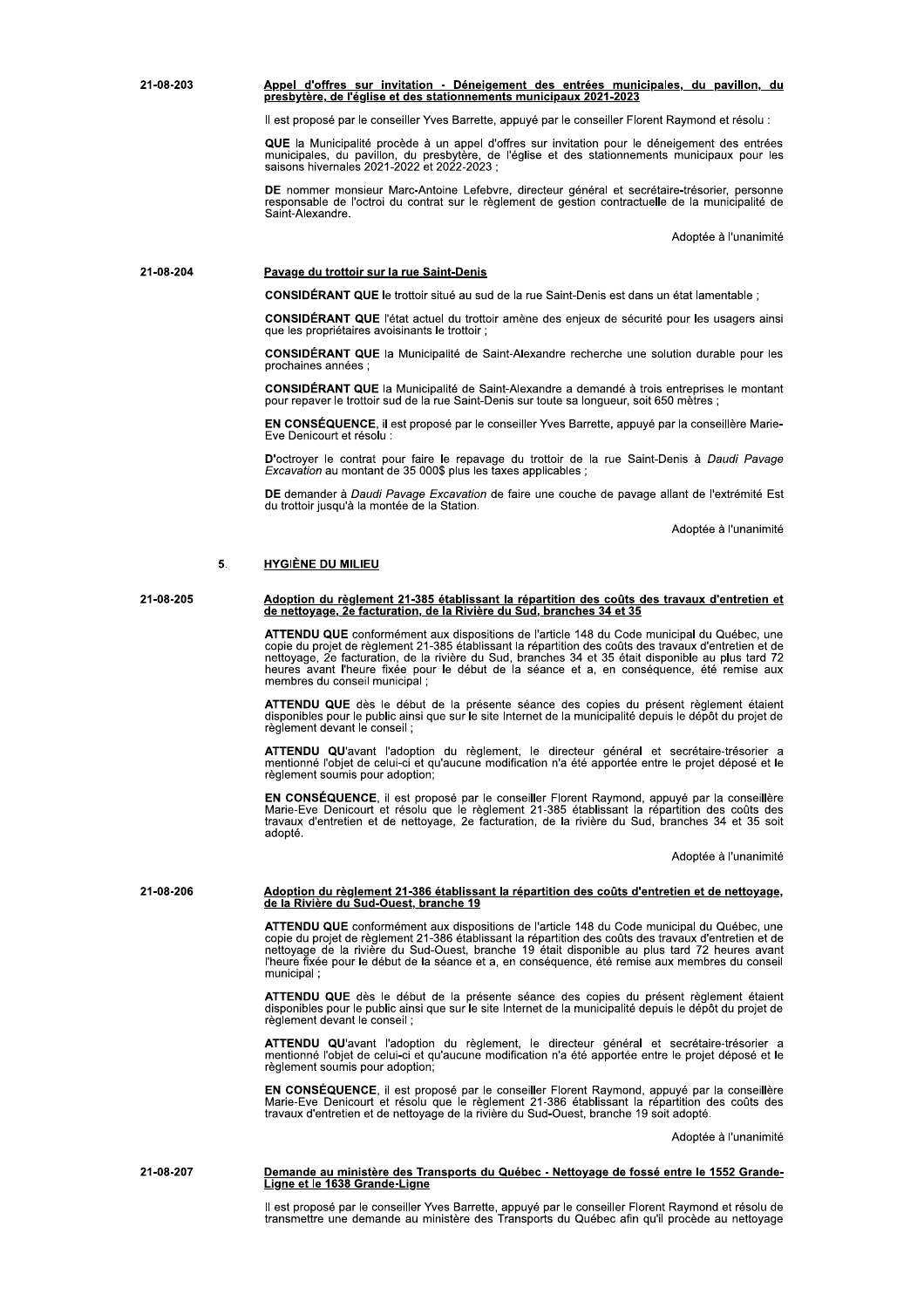des fossés situés entre le 1552, chemin de la Grande-Ligne et le 1638, chemin de la Grande-Ligne.

Adoptée à l'unanimité

#### 21-08-208 Demande au ministère des Transports du Québec - Nettoyage de fossé entre le 405 Saint-Denis et le 1593 Grande-Ligne

Il est proposé par la conseillère Marie-Eve Denicourt, appuyée par le conseiller Jean-François<br>Berthiaume et résolu de transmettre une demande au ministère des Transports du Québec afin qu'il<br>procède au nettoyage des fossé

Adoptée à l'unanimité

#### **SANTÉ ET BIEN-ÊTRE** 6.

#### AMÉNAGEMENT, URBANISME ET DÉVELOPPEMENT  $\overline{7}$

# Service de l'urbanisme - Rapport

Le rapport des permis du mois de juillet 2021, émis par Louise Nadeau, inspectrice, totalisant trentetrois (33) permis est déposé au conseil.

# 21-08-209 Plan d'implantation et d'intégration architecturale (PIIA) numéro 2021-01 - Rénovation extérieure - 1195, rue St-Charles

ATTENDU le dépôt de la demande d'approbation d'un plan d'implantation et d'intégration architecturale (PIIA) pour l'obtention d'un certificat d'autorisation pour des travaux de rénovations extérieures:

ATTENDU QUE le projet consiste au remplacement d'une fenêtre à l'avant gauche de la résidence en agrandissant l'ouverture, la nouvelle fenêtre sera de la même dimension soit 83 1/4' X 62 7/8' que celle de droite, uniformisant ainsi la façade;

ATTENDU QUE le projet consiste au remplacement d'une fenêtre arrière en modifiant la dimension soit 39 X 38 1/2 ' qui sera désormais la même dimension que l'autre;

ATTENDU QUE le projet consiste au remplacement du bardeau d'asphalte de la toiture qui sera de couleur brun mystique 2 tons;

ATTENDU QUE le projet est assujetti à l'approbation du règlement no 21-382 sur les PIIA, en fonction des objectifs et critères applicables aux travaux de construction ou d'amélioration d'un bâtiment en périmètre urbain:

ATTENDU QUE l'objectif principal du PIIA au niveau des rénovations extérieures est de favoriser l'intégration harmonieuse des composantes architecturales afin de former un ensemble cohérent avec le bâtiment existant et les bâtiments des terrains adjacents;

ATTENDU QUE le projet atteint les objectifs du règlement no 21-382 ;

ATTENDU QUE le comité consultatif d'urbanisme (CCU) a émis une recommandation favorable à la délivrance du permis de rénovation pour le changement des fenêtres, de la porte patio, du balcon arrière et de la toiture de la résidence;

Il est proposé par le conseiller Stéphane Vézina, appuyé par le conseiller Yves Barrette et résolu :

D'entériner la recommandation du CCU quant au dossier PIIA 2021-01 ;

DE procéder à l'émission du permis de rénovation pour le changement des fenêtres, de la porte patio, du balcon arrière et de la toiture de la résidence.

Adoptée à l'unanimité

21-08-210

# Plan d'implantation et d'intégration architecturale (PIIA) numéro 2021-03 - Changement du<br>revêtement extérieur - 324, rue de la Chute

ATTENDU le dépôt de la demande d'approbation d'un plan d'implantation et d'intégration<br>architecturale (PIIA) pour l'obtention d'un certificat d'autorisation pour des travaux de rénovation extérieure:

ATTENDU QUE le projet consiste à remplacer le revêtement extérieur de brique par un revêtement de bois d'ingénierie Goodstyle sur tout le bâtiment;

ATTENDU QUE le projet est assujetti à l'approbation du règlement no 21-382 sur les PIIA, en fonction des objectifs et critères applicables aux travaux de construction ou d'amélioration d'un bâtiment en périmètre urbain:

ATTENDU QUE l'objectif principal du PIIA au niveau des rénovations extérieures est de favoriser l'intégration harmonieuse des composantes architecturales de façon à respecter le caractère du<br>bâtiment et celui des bâtiments limitrophes;

ATTENDU QUE le matériau et coloris proposé est le suivant:

· Revêtement en bois d'ingénierie - Goodstyle couleur pierre de rivière.

ATTENDU QUE le projet atteint les objectifs du règlement no 21-382 ;

ATTENDU QUE le comité consultatif d'urbanisme (CCU) a émis une recommandation favorable à la délivrance du permis de rénovation pour le changement de revêtement extérieur

Il est proposé par le conseiller Jean-François Berthiaume, appuyé par la conseillère Marie-Eve Denicourt et résolu